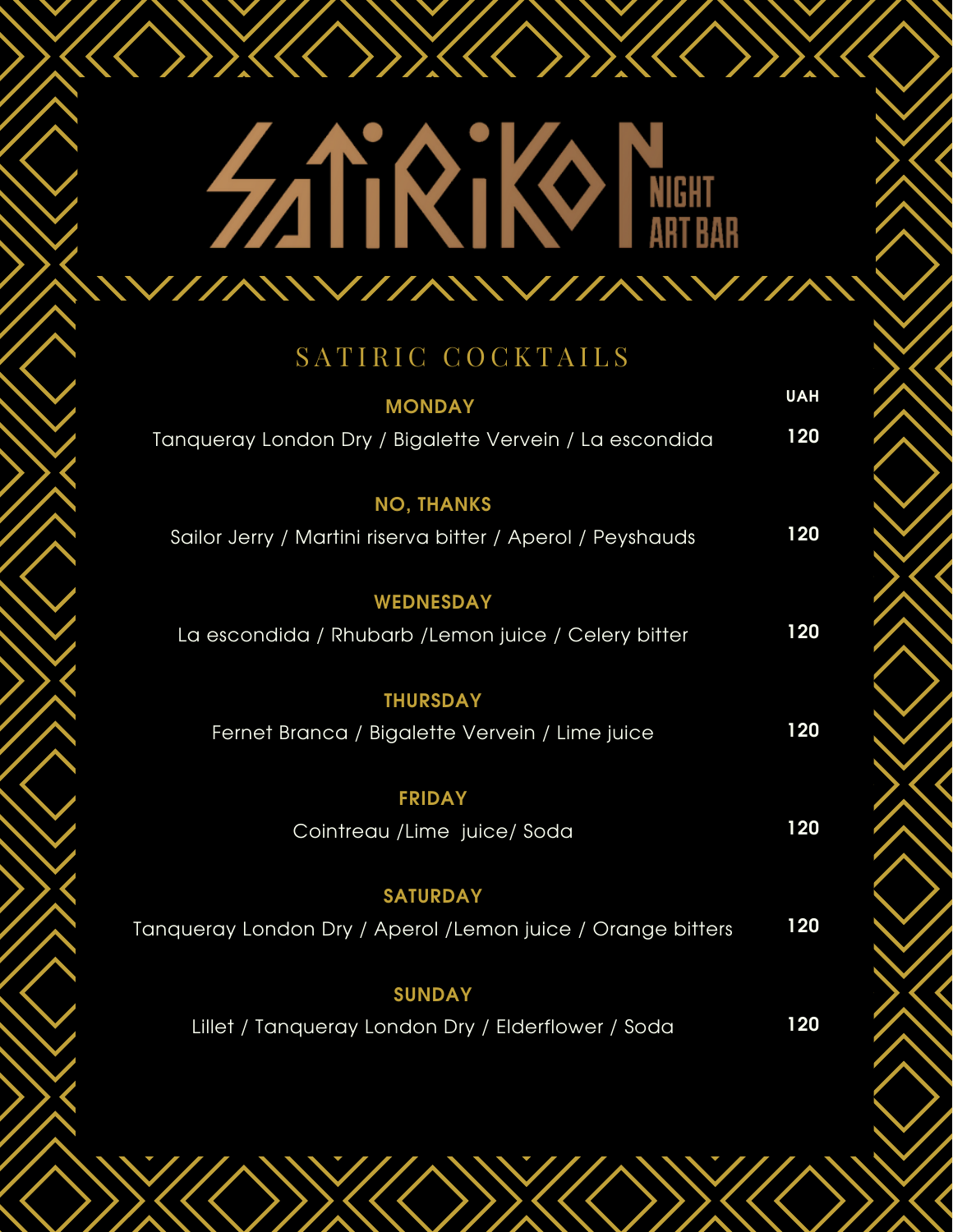## **SATIRIKI KANTEET**

**V//AWV//AWV** 

XK(X)XK(X)XK

#### STARTERS/3AK Y CKM

|                                                                                                                                                                    | g /UAH   |
|--------------------------------------------------------------------------------------------------------------------------------------------------------------------|----------|
| Artichokes with tomatoes on a fine cress / Тапінад з томатами<br>на фінкрісп                                                                                       | 110/52   |
| Guacamole with grissini / Гуакакомоле з грісісні                                                                                                                   | 100 / 52 |
| Craft cheese with jam / Крафтовий сир з конфітюром                                                                                                                 | 50/32    |
| Prosciutto with pear / Прошуто з грушею                                                                                                                            | 100/52   |
| Grissini with sun-dried tomatoes / Грісіні з в'яленими томатами                                                                                                    | 50 / 28  |
| Duck dried breast with nuts / Качина в'ялена грудка з<br>горішками                                                                                                 | 50 / 64  |
| Bruschetta with gravlax salmon / Брускета з лососем<br>гравлекс                                                                                                    | 120/96   |
| Meat delicacies to choose from (prosciutto/salami milano,<br>smoked ham, basturma) / М'ясні смаколики на вибір<br>(прошуто/салямі мілано/ копчена шинка/бастурма), | 50 / 35  |
| Olives / Оливки                                                                                                                                                    | 50 / 20  |
| Nuts / Горішки                                                                                                                                                     | 50 / 42  |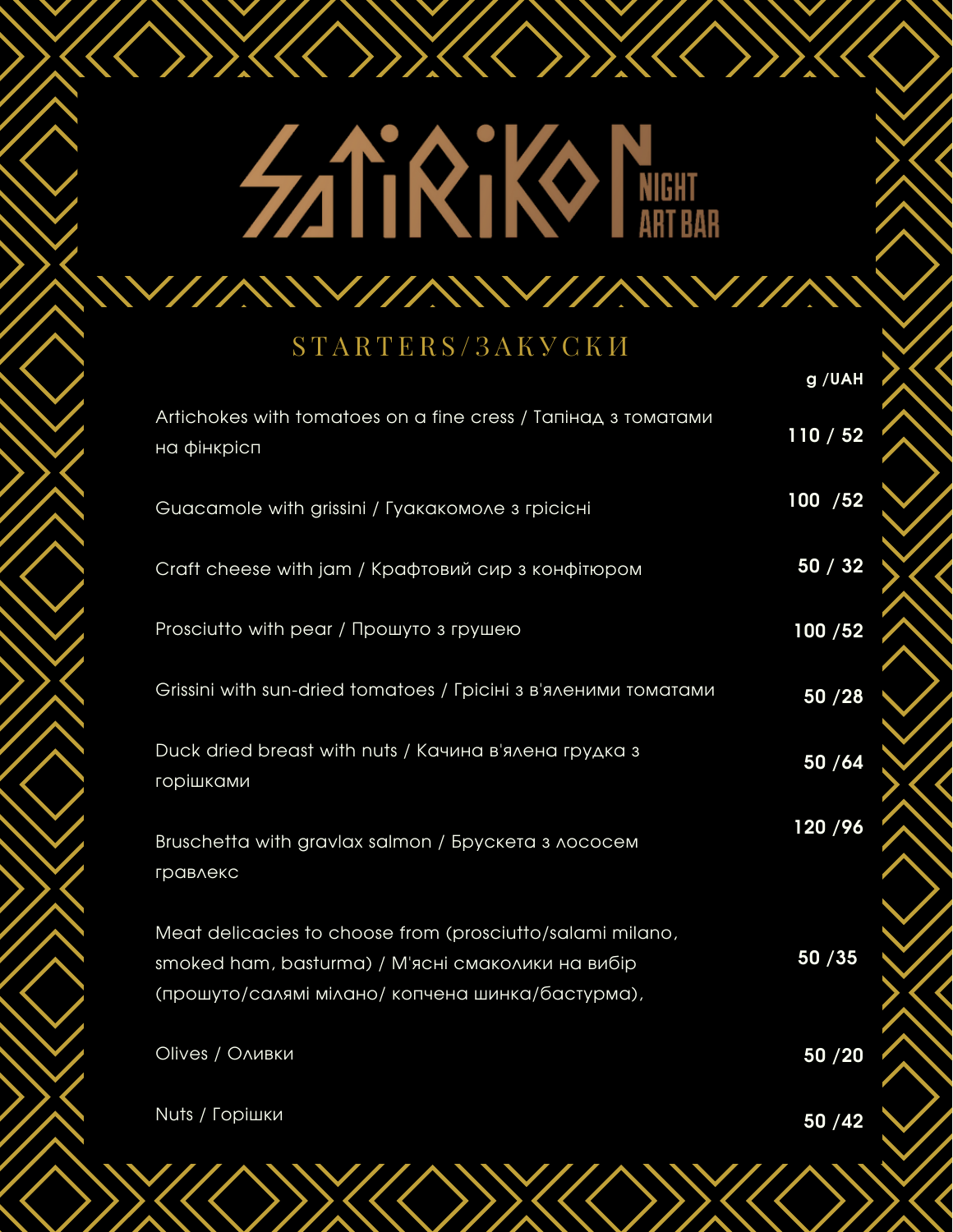# **SATE AND NET**

XXXXXXXXXXX

| <b>Bitters / Гіркі настоянки</b>                              | <b>UAH</b> |
|---------------------------------------------------------------|------------|
| Xenta Absenta                                                 | 120        |
| Becherovka                                                    | 70         |
| Amaro Montenegro                                              | 110        |
| Amaro di angoustura                                           | 80         |
| Aperol                                                        | 70         |
| Campari                                                       | 70         |
| Cynar                                                         | 70         |
| Jägermeister                                                  | 85         |
| Vodka / Горілка                                               |            |
| <b>Grey Goose</b>                                             | 105        |
| <b>Belvedere</b>                                              | 150        |
| Ciroc                                                         | 170        |
| Staritski & Levitski                                          | 115        |
| Staritsky & Levitsky Private Cellar                           | 250        |
| Blended Scotch Whiskey / Шотландський Купажований Віскі       |            |
| Chivas Regal 12 YO                                            | 190        |
| Chivas Regal 18 YO                                            | 340        |
| Dewar's White Label                                           | 105        |
| Dewar's 15 YO                                                 | 185        |
| Loch lomond signature                                         | 90         |
| Monkey shoulder blended malt                                  | 225        |
| <b>Islay Mist Peated Reserva</b>                              | 110        |
| Single Malt Scotch Whiskey / Шотландський Односолодовий Віскі |            |
| Cragganmore 12 YO                                             | 220        |
| <b>Arran Amarone Cask</b>                                     | 255        |
| Glenfiddich 12 YO                                             | 250        |
|                                                               |            |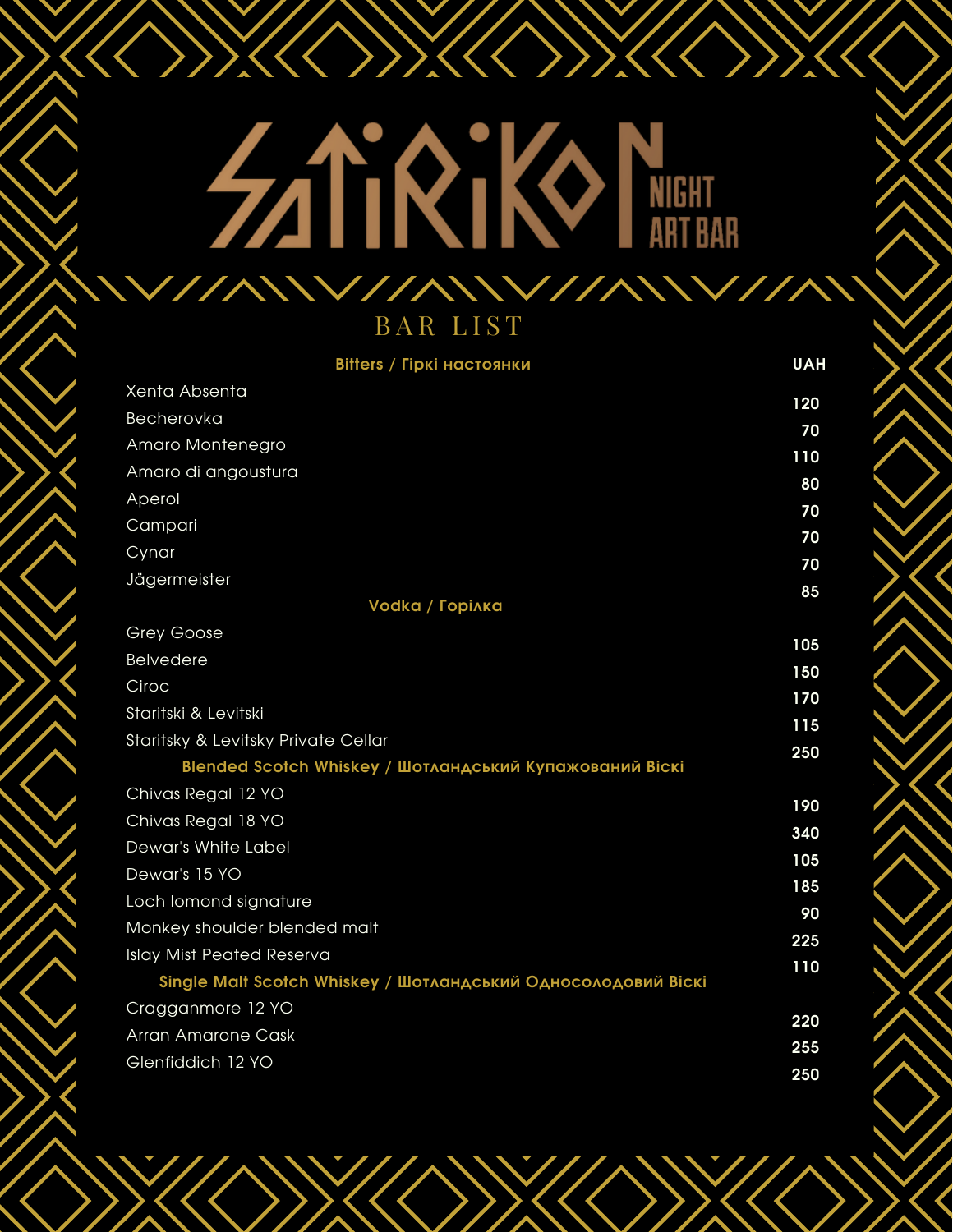## **ZATIRIKI NEHIT**

X(C)X(C)X(C)X

| <b>BAR LIST</b>                                       | <b>UAH</b> |
|-------------------------------------------------------|------------|
| Aultmore 12 YO                                        | 195        |
| The Singleton of Dufftown 12 YO                       | 250        |
| AnCnoc 12 YO                                          | 235        |
| Speyburn 10 YO                                        | 270        |
| Tullibardine sauternes finish                         | 210        |
| Talisker 10 YO                                        | 235        |
| Talisker 57° North                                    | 325        |
| Lagavulin 16 YO                                       | 375        |
| Laphroaig 10 YO                                       | 305        |
| Jura superstition                                     | 245        |
| Ballechin 10 yo                                       | 265        |
| Ben Riach 10 yo                                       | 190        |
| Kilkerran 12 yo                                       | 255        |
| American Whiskey / Американський Віскі                |            |
| <b>Bulleit Bourbon</b>                                | 130        |
| <b>Bulleit Rye</b>                                    | 140        |
| Wild Turkey rye                                       | 100        |
| 101 Wild Turkey                                       | 100        |
| <b>Makers Mark</b>                                    | 165        |
| Bernheim wheat whiskey                                | 245        |
| Japanese Whiskey / Японський Віскі                    |            |
| Tenjaku pure malt                                     | 270        |
| Hibiki japanese harmony                               | 650        |
| Blended Irish Whiskey / Ірландський Купажований Віскі |            |
| <b>Bushmills Black Bush</b>                           | 155        |
| Jameson 18 YO Limited Reserve                         | 390        |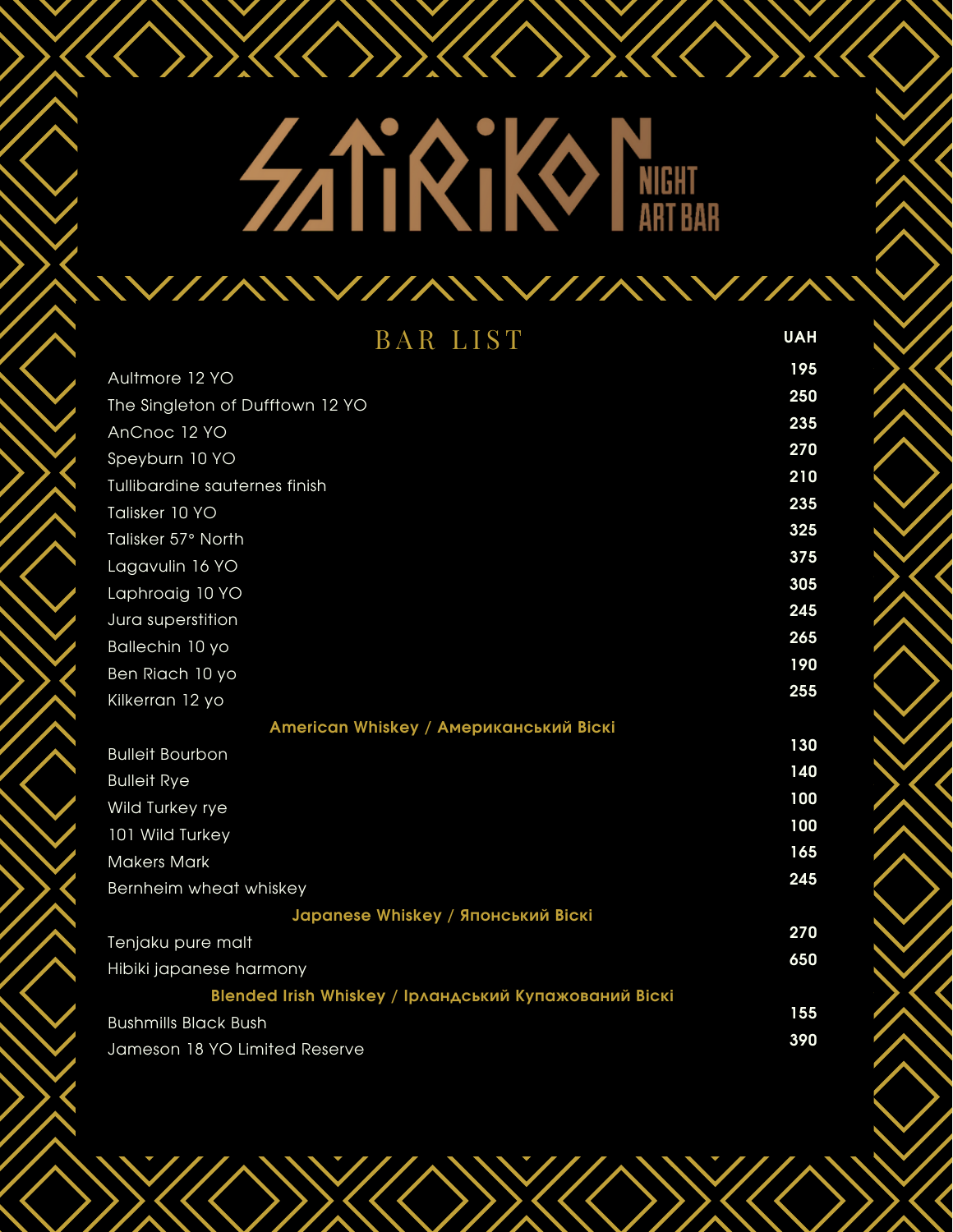## XK(XXX **SATIRIKI NEEL**

| <b>BAR LIST</b>                                             | <b>UAH</b> |
|-------------------------------------------------------------|------------|
| <b>Tullamore Dew Original</b>                               | 110        |
| The Pogues                                                  | 160        |
| Single Malt Irish Whiskey / Ірландський Односолодовий Віскі |            |
| Tyrconnell 10 YO Port Finish                                | 230        |
| <b>Teeling Small Batch</b>                                  | 160        |
| Connemara Original Peated                                   | 155        |
| West Cork 10 YO                                             | 190        |
| <b>Brandy / Бренді</b>                                      | 85         |
| Metaxa 7 Stars                                              |            |
| Metaxa Private Reserve                                      | 145        |
| Vecchia Romagna Riserva 10 YO                               | 295        |
| Cognac / Коньяк                                             | 125        |
| Hennessy Very Special                                       | 200        |
| Hennessy VSOP Privilège                                     | 315        |
| Hennessy XO                                                 | 950        |
| <b>Remy Martin VSOP</b>                                     | 365        |
| Remy Martin XO                                              | 750        |
| Gin / Джин                                                  |            |
| Source                                                      | 120        |
| Tanqueray NºTEN                                             | 145        |
| Monkey 47                                                   | 215        |
| Hendrick's                                                  | 180        |
| Plymouth                                                    | 170        |
| <b>Martin Miller's</b>                                      | 155        |
| Le Gin Christian Drouin                                     | 155        |
| Jensen's Old Tom Gin                                        | 160        |
| Tequila / Tekina                                            |            |

Olmeca Altos PlataBulleit Rye

**120**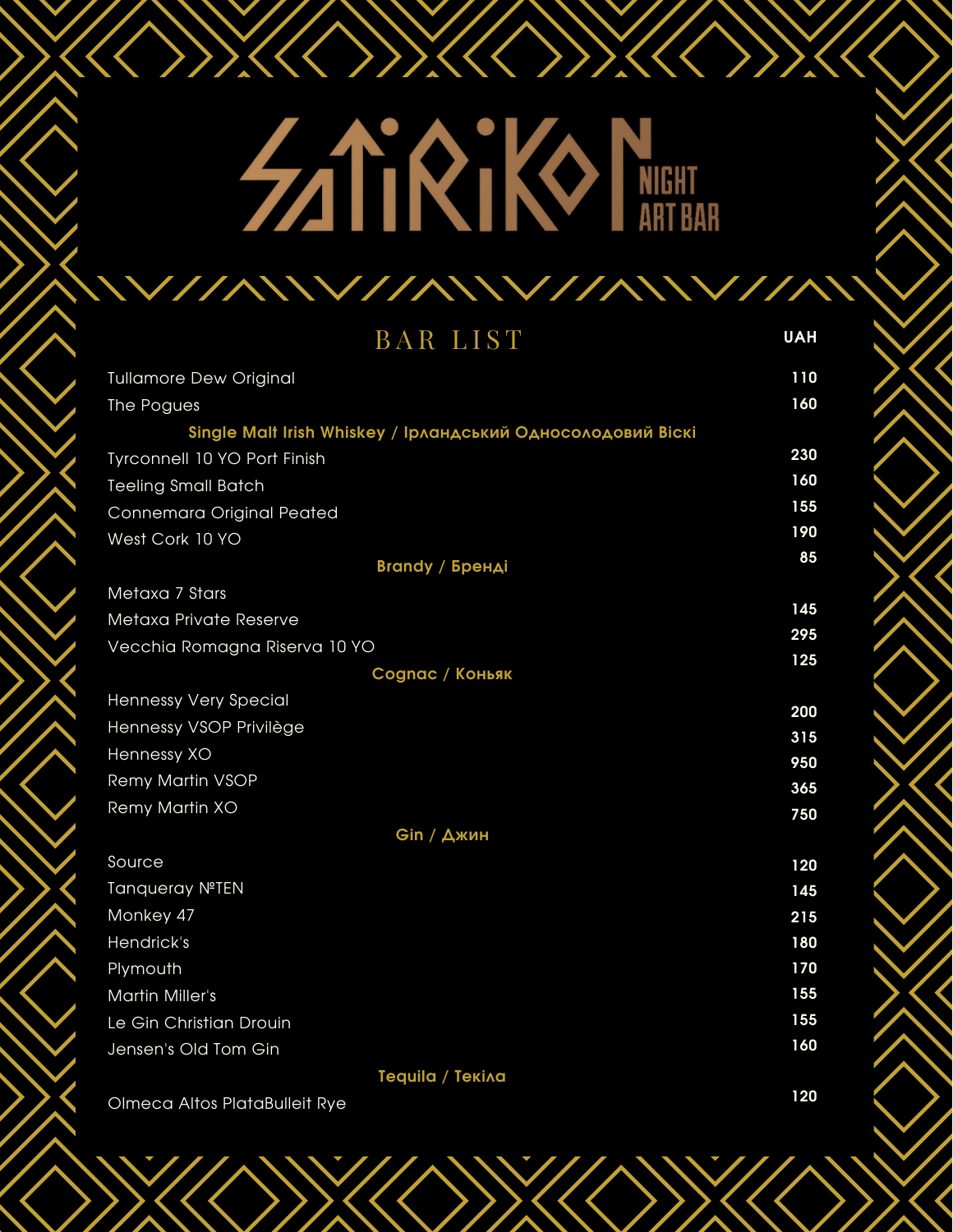### **SATIRIKI KANTEET** W

XKXXXXXXXXX

| <b>BAR LIST</b>                     | <b>UAH</b> |
|-------------------------------------|------------|
| Legenda Del Milagro Anejo           | 165        |
| Legenda Del Milagro Reposado        | 125        |
| Don Julio Blanco                    | 195        |
| Don Julio Reposado                  | 265        |
| <b>Mezcal / Мескаль</b>             |            |
| La escondida                        | 185        |
| <b>Ilegal Mezcal Reposado</b>       | 315        |
| <b>Pisco / Піско</b>                |            |
| Capel Pisco Transparente            | 95         |
| Capel Pisco Moai Reservado          | 175        |
| Rum / Pom randy                     |            |
| <b>Plantation Pineaple</b>          | 155        |
| <b>Banks</b>                        | 160        |
| Sailor Jerry                        | 105        |
| Angoustura 5                        | 110        |
| Angoustura 1919                     | 165        |
| <b>Blanc Agricole Rhum Karukera</b> | 165        |
| Pyrat XO Reserve                    | 270        |
| Zacapa 23                           | 260        |
| Cachaca / Кашаца                    |            |
| Leblon                              | 125        |
| Germana Classica                    | 155        |
| Vermouth / Bepmyt                   |            |
| Martini Riserva Ambrato             | 70         |
| Martini Riserva Rubino              | 70         |
| Lillet                              | 70         |
| Dolin Rouge                         | 95         |
| Dolin Dry                           | 95         |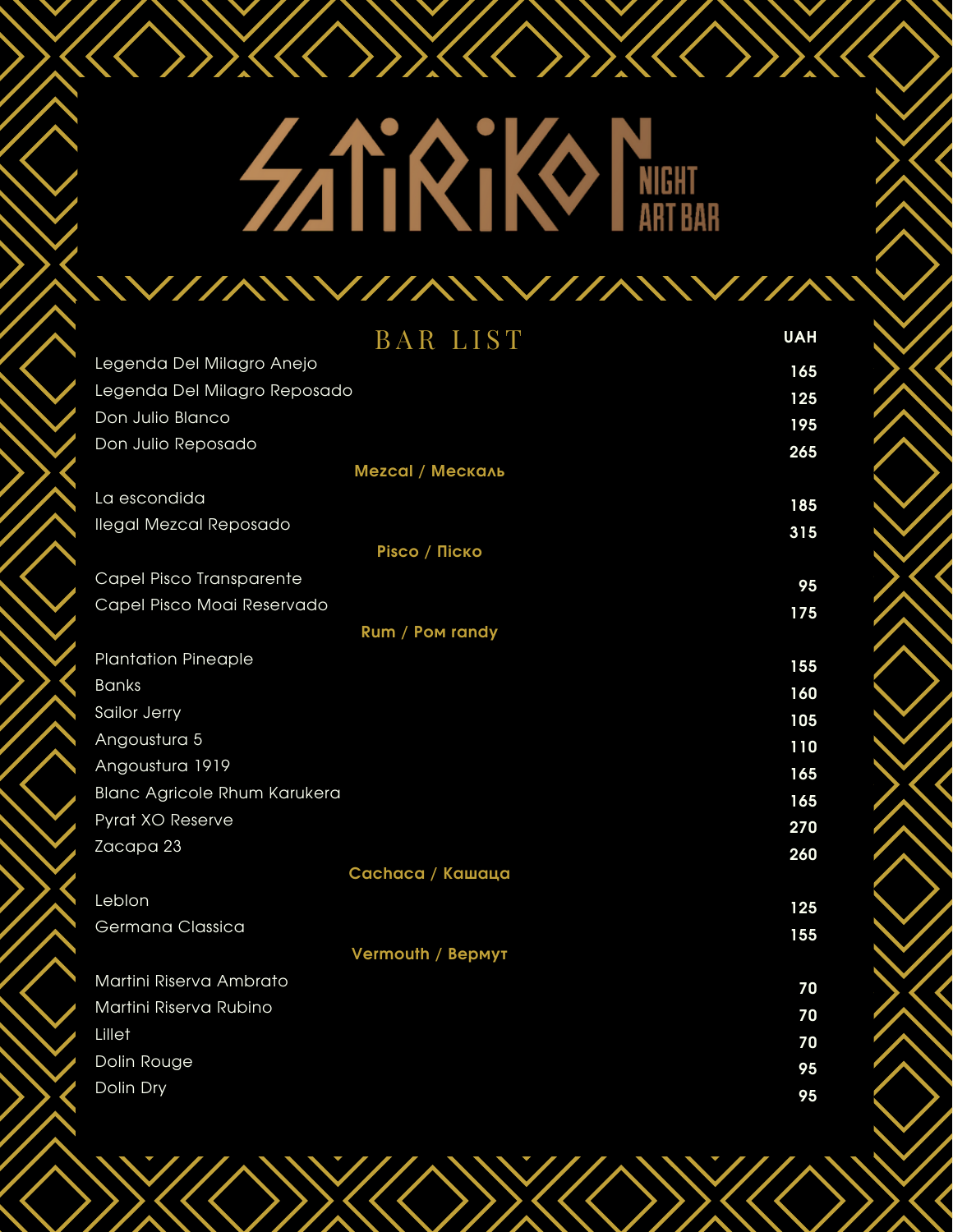### NKK YKKY YKYY **SATIRIKI NEEKITESSEE ARTESTEERING**

| <b>BAR LIST</b><br>Liquor / <i>Nikep</i> | <b>UAH</b> |
|------------------------------------------|------------|
| St. Germain                              | 145        |
| <b>Baileys The Original</b>              | 135        |
| Cointreau                                | 120        |
| Amaretto Disarono                        | 135        |
| Hpnotia                                  | 120        |
| <b>Heering Cherry</b>                    | 140        |
| Kahlua                                   | 90         |
| Sambuca Molinari                         | 110        |
| Luxardo Maraschino Originale             | 80         |
| Drambuie                                 | 125        |
| Passoa                                   | 90         |
| Galliano Vanilla                         | 100        |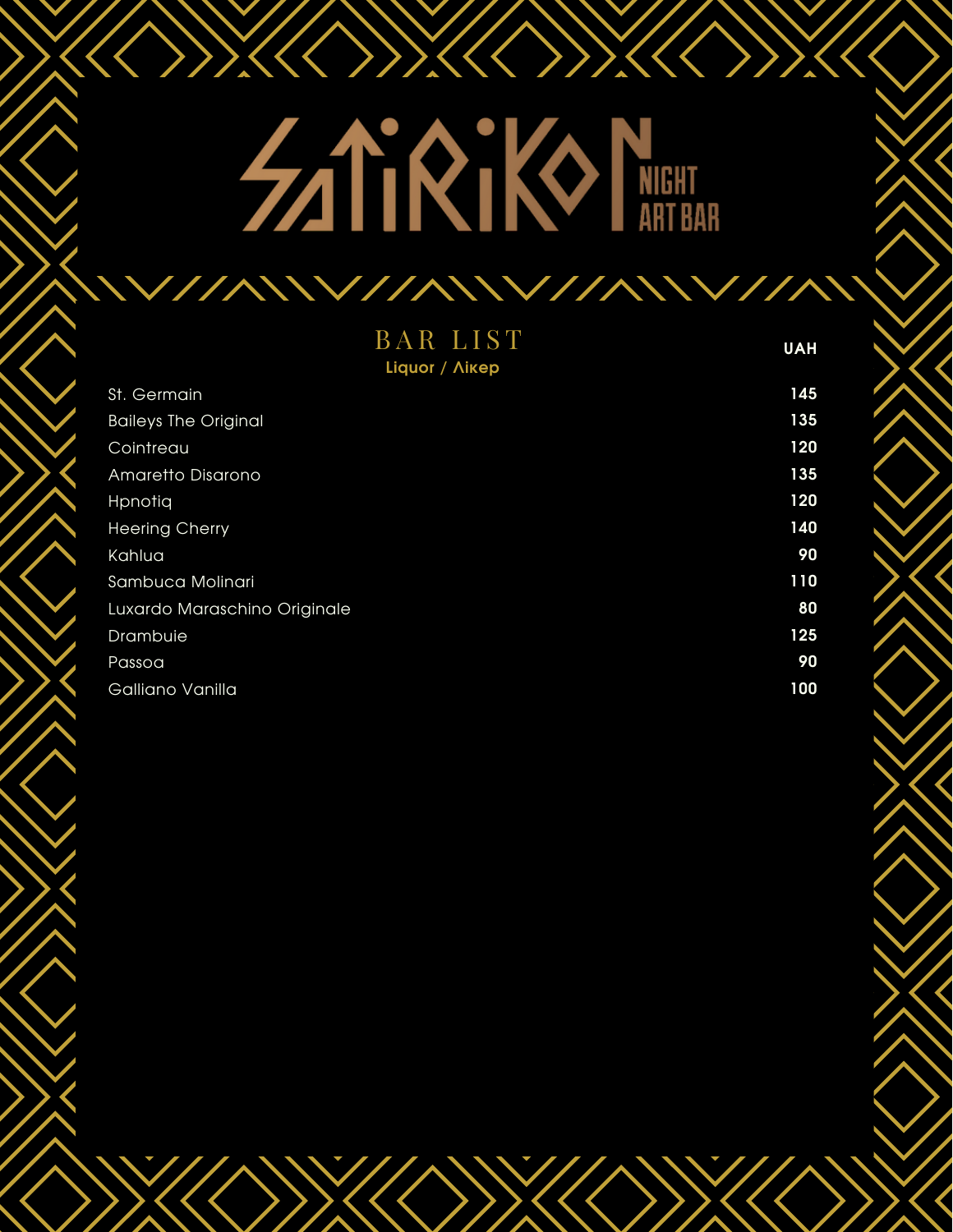## **SATIRIKI KIRIKIRIKI ARTEAN**

XXXXXXXXX

|      | WINE LIST                                        |                    |      |
|------|--------------------------------------------------|--------------------|------|
|      | SPARKLING                                        | UAH/150 ml UAH/bot |      |
|      | <b>Italy Veneto</b>                              |                    |      |
|      | Soligo Col de Mez Prosecco Valdobbiadene Brut    | 200                | 650  |
|      | Spain Cava Catalonia                             |                    |      |
|      | Mas Pere Seleccio Brut                           | 190                | 560  |
|      | WHITE WINE                                       |                    |      |
|      | France Burgundy                                  |                    |      |
| 2018 | <b>Albert Bichot Chablis</b>                     | 250                | 1250 |
|      | <b>Ukraine Odessa</b>                            |                    |      |
| 2020 | Kolonist Haut de Gamme Chardonnay                | 200                | 680  |
|      | <b>Italy Veneto</b>                              |                    |      |
| 2020 | Allegrini Corte Giara Pinot Grigio               | 190                | 590  |
|      | <b>Germany Mosel</b>                             |                    |      |
| 2020 | Schloss Johannisberger Riesling 50° Trocken      | 180                | 650  |
|      | New Zealand Malborough                           |                    |      |
| 2020 | Villa Maria Private Bin Organic Sauvignon Blanc  | 200                | 780  |
|      | ROSE WINE                                        |                    |      |
|      | <b>Italy Sicily</b>                              |                    |      |
| 2020 | Donnafugata Lumera Nero d Avola I Syrah I Nocera | 200                | 740  |
|      | <b>RED WINE</b>                                  |                    |      |
|      | <b>Ukraine Beregovo</b>                          |                    |      |
| 2019 | Winery Stakhovsky Zwiegelt                       | 200                | 860  |
|      | <b>France Rhone Valley</b>                       |                    |      |
| 2018 | Famille Perrin Reserve Cotes du Rhone            | 190                | 700  |
|      | <b>Italy Piemonte</b>                            |                    |      |
| 2018 | Sansilvestro Barbera d'Alba Appassimento         | 200                | 680  |
|      | <b>Spain Toro</b>                                |                    |      |
| 2020 | Matsu El Picaro Tempranillo                      | 190                | 650  |
|      | \\///\\\\///\\\//\\\///\\\/\\\//                 |                    |      |